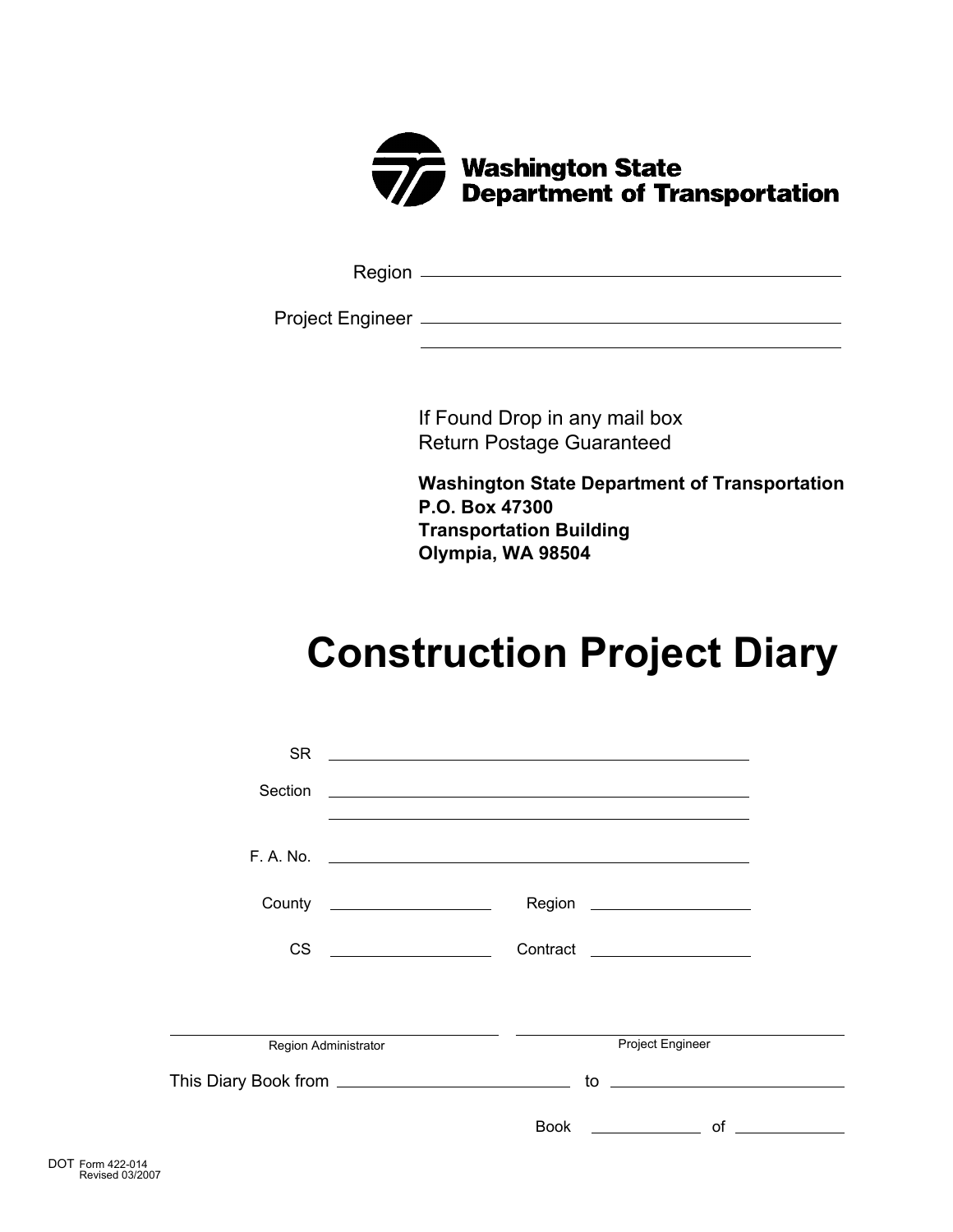1. Read Chapter 10-3.6 of the Construction Manual.

2. Record all matters of Importance not covered by the routine reports or of routine matters if the circumstances are unusual, conferences with the Contractor or the Contractor's field representative, agreements made, special notes regarding equipment or organization, labor conditions, weather or other causes for delays if of any consequence, and any other maters that have a bearing on the completion of the project.

3. Start a new page for every day there is information.

4. **Stick to facts.** If an opinion is considered essential to explain project conditions, it **must** be identified as such.

5. The author of each day's entry must be identified by placing their signature or initials immediately under the last diary entry. If entries are made by more than one person, each must clearly identify the portions of the record which they have entered.

6. Subsequent entries may be made for pertinent information but must be properly identified and dated.

**In the event this book is found, return to this address:**

Phone No.

All entries must be signed or initialed; if more than one person makes entries, each must sign.

(award date) (date of execution) (working days)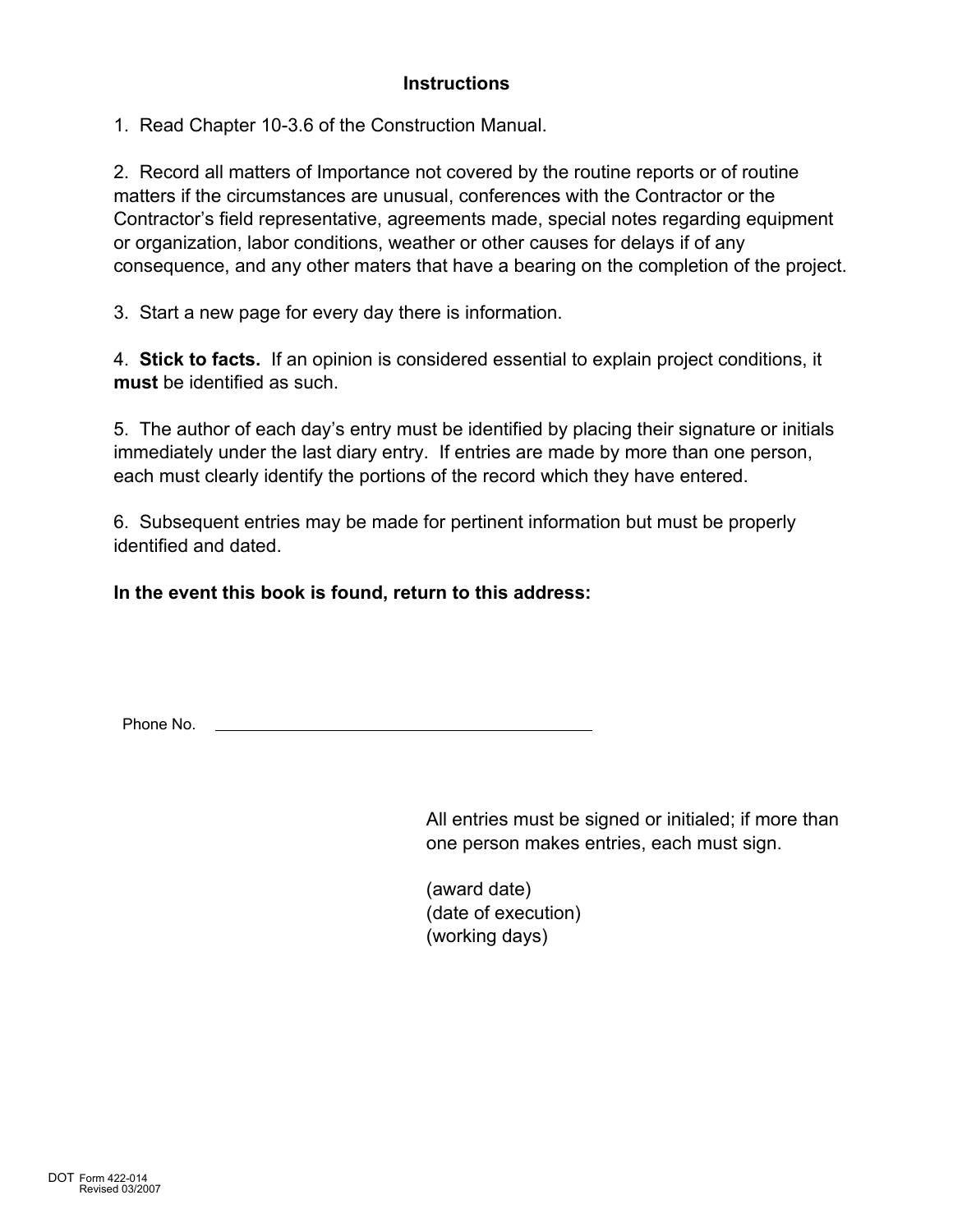| F.A. No.                                                                                                                                                                                                                     | SR No. |                 | Contract No. |  |  |  |
|------------------------------------------------------------------------------------------------------------------------------------------------------------------------------------------------------------------------------|--------|-----------------|--------------|--|--|--|
|                                                                                                                                                                                                                              |        |                 |              |  |  |  |
| M.P. Station                                                                                                                                                                                                                 |        | M.P. to Station |              |  |  |  |
|                                                                                                                                                                                                                              |        |                 |              |  |  |  |
| Use the space below to record information that increases the efficient administration of a contract by being<br>readily accessible. Suggested items would include pertinent dates (bid opening, award, and execution date of |        |                 |              |  |  |  |
| the contract), number of working days, list of prime and subcontractors with telephone numbers, and contracts                                                                                                                |        |                 |              |  |  |  |

with any government body and public or private entity affected by the contract.